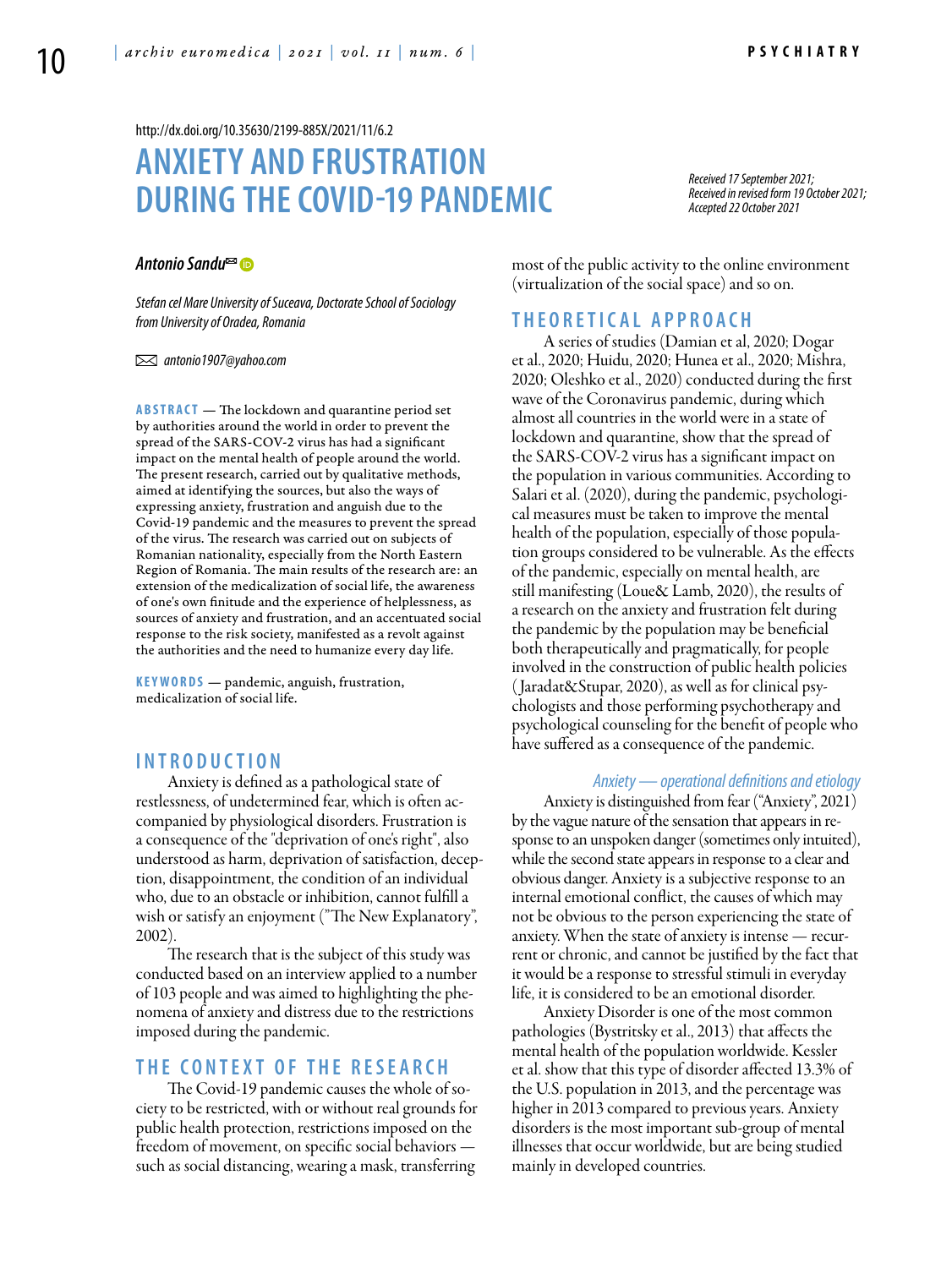The subgroup of mental illness represented by anxiety disorders includes a number of syndromes, of which DSM-5 (The Diagnostic and Statistical Manual of Mental Disorders, Fifth Edition) focuses on the Generalized Anxiety Disorder (Reynolds &Kamphaus, 2013). This disorder is caused by excessive anxiety and worry that lasts for at least 6 months. In DSM-4, anxiety disorders included: Panic Disorder with or without agoraphobia, social phobia, specific phobias about animals, the environment, injections or various situations, Post-Traumatic Stress Disorder, Acute Stress Disorder, Obsessive-Compulsive Disorder, and other anxiety disorders. DSM-5 redefines anxiety disorders, eliminating post-traumatic stress syndrome and obsessive-compulsive disorder, which it redefines as separate classes of mental disorders (Bystritsky et al., 2013).

Prior to the advent of DSM-5, which builds a whole class of anxiety disorders, Social Anxiety Disorder was known as Social Phobia, but it was reclassified as an independent disorder (Heimberg et al., 2014).

Social anxiety can manifest itself as a withdrawal from the social environment and isolation, often accompanied by depression and body dysmorphism (BDD — Body Dysmorphic Disorder).

Cultural differences can be found in the rationalization of fear — a key element in diagnosing anxiety disorders, differences that must be taken into account when talking about social anxiety. We mention that DSM-5 introduces the concept of Cultural Syndrome, with significant influences in terms of anxiety.

Despite the different symptoms of the various forms of social anxiety generated by the cultural context, the common element is the gap between the social expectations perceived by the individual and the perception of one's self, according to which the individual considers themselves as not being able to meet social expectations or to perform their social role, in accordance with the constructs of the society to which they belong. Thus, social anxiety creates a disorder that puts the individual in a position of suffering — acute or chronic — and performative inefficiency of the tasks or roles they have to perform.

# **M e t h o d o l o g y**

#### *Research aim and objective*

The research aimed to highlight the phenomena of anxiety and distress due to the restrictions imposed during the pandemic.

The objective of the research is to highlight and analyze the possible manifestations and risks created by anxiety and frustration during the pandemic.

The assumption on which the research is based is that the Coronavirus pandemic has negatively influenced the mental health of the population, by inducing anxiety and anguish among a significant part of the population.

## *Sampling and data gathering*

This research on anxiety and anguish during the Covid-19 pandemic took place in April-June 2020 — the period when the countries of residence of the research participants were in lockdown, because the authorities imposed strict measures to quarantine some localities or regions and general measures of restrictions on traffic and travel, isolation and physical/social distancing, the obligation to wear a mask, the interruption of economic activities that were considered non-essential as well as the interruption of educational programmes.

The sample included 103 persons of Romanian nationality, of which 70 are residents of Romania, 12 are residents of the Republic of Moldova and 6 are residents of Austria, Spain, Italy, Belgium, Germany, Great Britain. Another 15 persons did not declare their country of residence. The structure of the sample by gender was: 62 female, 31 male and a number of 7 people did not specify their gender. The age of the interviewed persons was between 18-24 years (47), 25–30 years (26), 35–45 years (14), 45–60 years (9), 60–90 years  $(3)$ .), unspecified  $(4)$ . Regarding the environment of origin, 42 interviewees come from the rural environment, 25 from the urban environment, and 36 did not specify their residence. Regarding the level of education, research participants stated they had graduated from higher education (63) and secondary education (31), while 9 persons did not declare their status as regards formal education.

The research was conducted with the help of unstructured interviews, applied online or by phone.

The analysis of the results was performed using the Grounded Theory method. In this paper, we partially present the results that were included in the category Anxiety and anguish. The results included in other discursive categories will be the subject of future articles.

# **R e s u l t s o f t h e r e s e a r ch**

Contrary to our initial assumptions that the occurrence of anxiety and anguish during the pandemic should be very common and that various explicit symptoms of these conditions might be detected possible anxiety disorders, there have been a number of responses of some participants in the research that they were not severely affected by the pandemic, although they had distressing experiences during the pandemic, but did not identify them as disorders or suffering, considering them changes in mental mood, which do not affect self-expression socially (T.E.).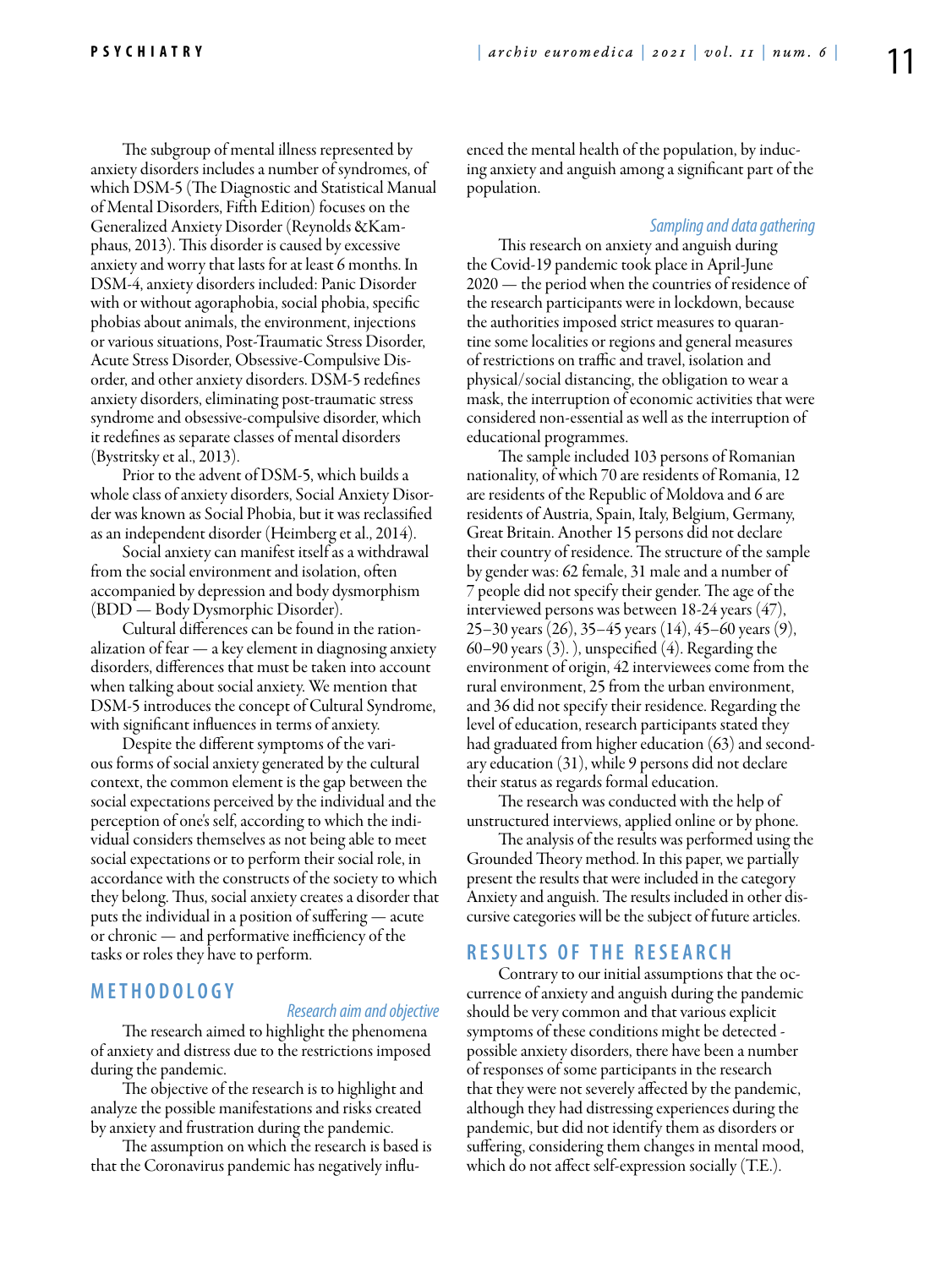# *Measures imposed by the authorities to prevent infection a source of anxiety and frustration*

A source of stress are the measures taken by the authorities to prevent the spread of the disease themselves, which the subject respects, because they understand the need for such measures, while being aware of the mental and emotional burden they bring to citizens, both by enhancing the awareness of existing risks, as well as the limitations to which citizens are subject: *I can say that I want to respect these rules from now on, but I do not know how I will resist mentally* (B.A.).

#### *Dissemination of apocalyptic scenarios*

One element that led to increased anxiety and even panic among the population was the *spread of apocalyptic scenarios*(A.J.), which included an exaggerated number of deaths, an extreme contagion of the virus, almost impossible to counter and avoid. The media insisted on presenting *fatal images* (A.J.), including *extreme visual violence* — whole rooms full of black bags, containing the bodies of those killed by Covid-19 in Italy, Spain etc. These images could be associated in the collective mind with similar images from movies with post-*apocalyptic scenarios*, in which a pandemic reduces the planet's population to near complete annihilation.

On the other hand, there were interviewees who stated that they had personally experienced the infection with the virus, in a more or less severe form. Among them, there are people who believe that the severity of *the symptoms of the virus is exaggerated*, compared to their *own experience of the disease*. However, there were also people who *needed hospitalization* either themselves, or members of their family or people from their group of acquaintances/relatives, or who even had deaths among acquaintances.

#### *Conditions of hospitalization as a source of anxiety*

There have been people who said that a source of anxiety — sometimes considered the most intense is related to the *conditions of hospitalization* (A.M.C.) and the lack of medication and medical supplies, but also *poor care* and even *the inability of the patient infected with Covid-19, who is hospitalized to communicate* with their family. A high degree of anxiety was shown by people at risk in terms of the severe forms of the Covid-19 disease, whether it is the elderly or those suffering from comorbidities. *The highest imbalance appeared on the mental side.* […] *The stress was much higher than in a healthy person, because the disease itself is of an affective-emotional nature and I knew for sure that if I contracted this virus, the consequences could be much more drastic and, for example, that sometimes, there were imbalances in my blood sugar and in my physical and* 

## *mental condition* (*G.G. — type I diabetic person, dependent on insulin*).

Similarly, another person states that one of the sources of anxiety is the possibility of contracting a disease other than Covid-19, which would require *contact with the hospital environment* and, due to improper conditions in Romanian hospitals, lead to a Covid-19 infection and the development of a serious form of this disease. The subject even considers that *the highest risk of infection is in the hospital environment*, for patients with other diseases or for healthcare professionals

## *Fear of infection related to the communication of the subjective experience of the disease*

The interviewees generally stated that the *fear of infection* arose when they found out that people close to them had contracted the virus and that it manifests itself in quite / or even very serious forms. Relating to others has induced forms of fear, anguish or even anxiety. In some situations, fear is mentioned as being explicitly manifested in relation to the most vulnerable people in their own family (A.A.), (D.A.B.) or among those close to them. A *stoic attitude* is signaled even in *the elderly*, who accept with some serenity the prospect of a possible illness and even the loss of their own lives, but show feelings of fear for the life and health of those close to them: *The suffering of others hurts more than my own suffering* (D.S.).

#### *Anguish and self experiencing*

Respondent T.E. shows that the lockdown *changed his way of life*, causing him to experience anxiety precisely because of these changes, but which he subjectively does not recognize as a direct impairment of his mental health, because his self-expression was not affected, nor the perception of his own self, but only his quality of a moral or social agent.

As a "synthesis" of the states of anxiety and frustration that one of the interviewees felt, she states that: *I somehow felt that my life was gone, this truth brought disappointments, frustrations* (I.E.). *The feeling of losing one's life* — in fact, its essence — correlated with the lack of freedom of movement and the depreciation of communication, that placed the person in a *situation of non-self*.

#### *The emotional availability of the subjects*

There were subjects who showed that their *availability* and *emotional state* changed during the lockdown state, as they went through periods of intense emotional arousal, followed by periods of understanding and acceptance of the situation. Such fluctuations were apparently determined by the type of information to which the subject had access and the way such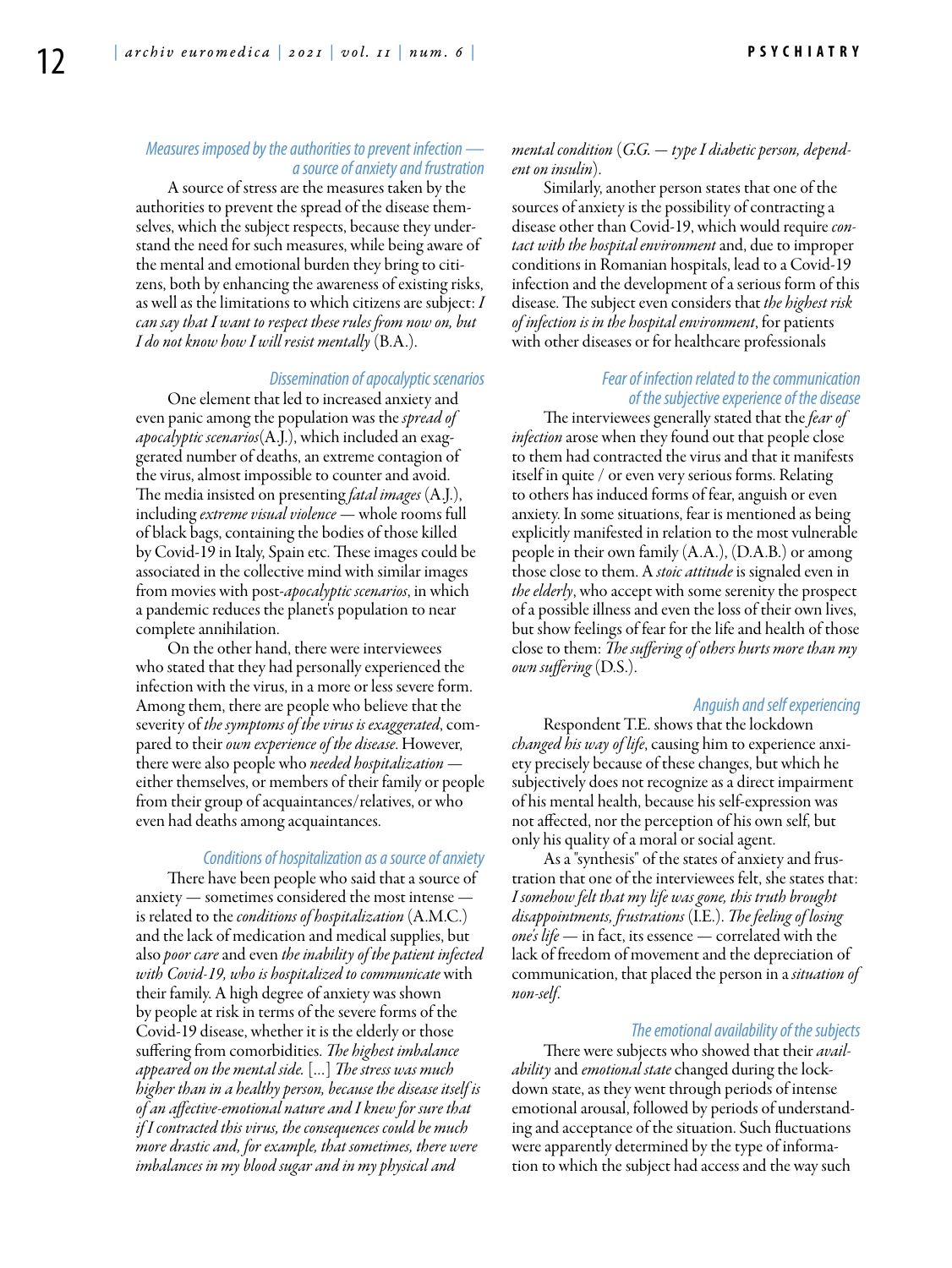information was interpreted, but also by the ability to find alternate sources of activity, which require as little travel as possible outside their own home and limiting the physical interactions with other people: *I noticed several changes in my emotional condition throughout this period of time. In the first week or so, let's say, in the first two weeks, I was very motivated, inspired. In week three, four I was very depressed, bored, a period in which I thought a lot about life, about the meaning of life* (C.I.).

#### *Condemnation to suffering as an expression of the frustration felt by the population*

One of the interviewees showed that she felt condemned by this pandemic: *I felt that I would be condemned and that this is a disaster for all people*  (N.N.3). *The feeling of being condemned to suffering* was reinforced by the abundance of news in the media about the pandemic and their annoyance, as well as the panic-like behavior of a large part of the population. The obligation to stay at home and the transformation of this need into an obligation — and, at the same time, into an official public policy — strengthened the interviewee's conviction that the crisis situation will be a long-term one: *it will last forever and we will be forced more and more to stay at home* (N.N.3).

*The lack of perspectives* regarding the *return to normalcy* is seen as *an incarceration in one's own home*, without being guilty, and this is perceived in the case of the person mentioned above as a personal and collective misfortune, at the same time.

## *Fear of death and the confrontation with the experience of one's own finitude*

The approach to the pandemic has made many face their fear of death, and of course there have been people who have even prepared for imminent death. A simple fever automatically leads, under the effect of panic, to the thought of infection, and this generates anxiety, by anticipating one's own death, but also the effects it will have on those close to them. People who, during the pandemic, exercise *tasks that involve direct contact with the public*, experience an additional anxiety, related to the fact that they could be the source of *infection for their customers* and, implicitly, the cause of their possible death.

*Symptoms of pandemic-induced anxiety disorders*

*Fear for one's own health* is also present in the minds of the interviewees (D.A.B.), (D.M.C.). Stress caused by *prolonged isolation* (for two months) also caused other health problems — related to, but not necessarily caused by Covid-19 (D.A.B.). Symptoms associated with stress and anxiety include *fatigue*, *increased nervousness and irritability*: *I am always tired,* 

*although I do not do much, I also get angry very quickly from nothing. I get angry quickly and I can't concentrate on absolutely anything, I can't rest properly and I get very stressed* (S.R.).

## *Coping mechanisms*

In the case of some interviewees, the *first news* about the spread of the virus and the outbreak of the pandemic caused *panic*, later they declared that they adopted a coping strategy — in the sense of accepting the disease as *an inevitable reality*, that will accompany us in the long run, even after the end of the lockdown period (NN1). Thus, a reason for anxiety is the *inability to predict the duration of the pandemic* — both generally, until the return to a *normal post-pandemic life*, and in particularly, *during the lockdown period* which, once prolonged, can have consequences in terms of concerns regarding the *budgetary resources* of the person and their family, their state of health etc. (A.O.).

## *The paradoxical approach to stress as a way of coping*

Situations were presented of elderly people who, despite the ban on leaving home, were caught taking walks or having trips that they did not make before the emergency state was declared. *Many did not comply with this measure. At least in my neighborhood, I see dozens of elderly people, who didn't go out before the pandemic, walking around every day* (B.R.). We attribute this attitude to the development, by the respective persons, of coping mechanisms for the pandemic situation, in which *the feeling of freedom is more important than the feeling of security*. The ban on leaving home was imposed to the entire population of the country, not only to those in quarantined localities. The exceptions to this rule were attending to current needs, making supplies, traveling to work, taking care of sick people etc., and could only be done on the basis of the declaration on one's own responsibility regarding the destination, the route and the duration of the journey. For the elderly, time slots have been set, in which there was an almost complete restriction on travel.

# *From the awareness of the risk associated with the pandemic to the risk society*

*Awareness of the severity of the virus* has generated anxiety and panic, which we attribute to risk awareness (A.A.) for one's own health and the *emergence of radical lifestyle changes*. The two components lead us to the idea of the awareness of the fact that people live in an increasingly deeply medicalized risk society. *The virus is considered to be much stronger than we choose to perceive it* (A.A.). We note that the perceived s*everity of the public health problem* raised by Covid-19 infection is considered a choice and that the interviewee (A.A.)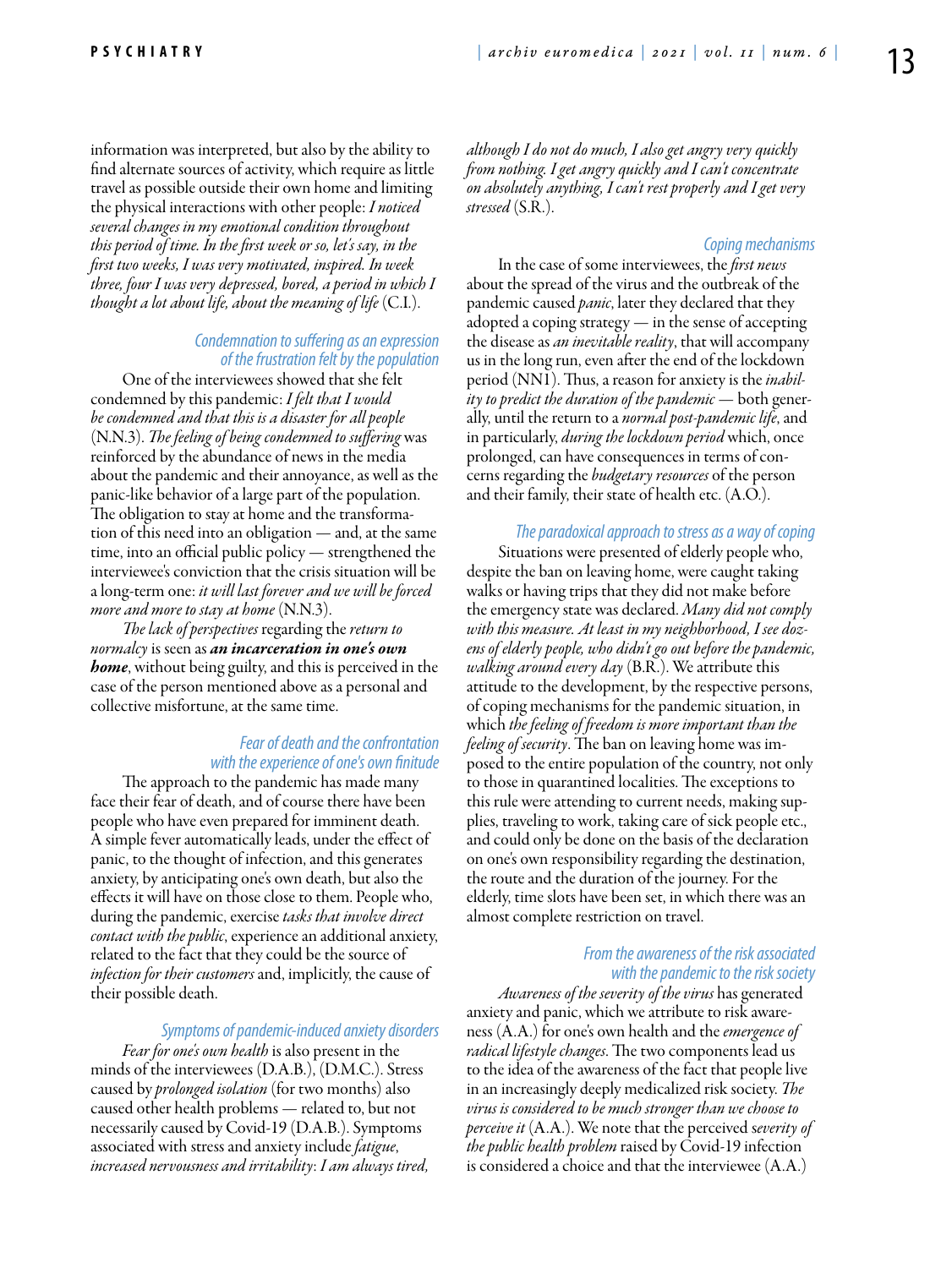considers that, for various reasons specific to each person, the individual chooses to perceive the virus less severely than it is in reality, despite messages from the media and warnings from national and international authorities.

Interviewees express concern about the severity of the current pandemic, that may affect their future — not just medically (D.A.B). Some even appreciate that mass immunization is a solution to eliminate or diminish the long-term effects of the pandemic (L.B). Interviewees expressed concern about the possible deterioration of the economic situation and the emergence of a crisis (A.B.).

#### *Legitimacy and revolt in the fight against the pandemic*

Another feeling about the situation caused by the pandemic, described by the interviewees, is that of *revolt*: *I felt the need to protect my family and I knew I could not do it alone, and that revolted me* (S.P.). A special mention made by those who stated that they felt feelings of revolt is related to restricting and / or limiting access to medical services, other than those intended for the care of people infected with Covid-19: *I was outraged that we were not allowed to go at hospitals for a routine consultation or for medical tests* (MT).

#### *From inefficient public communication to infodemic*

Another major cause of anxiety among the population is the *lack of communication* (A.B.), either between citizens — aggravated by *inefficient public communication*, or because of the *large number of false news*, which makes public communication less credible and / or misperceived by the population.

There were also opinions that exaggerate the severity of the infection, people who had mild symptoms, that would not normally require the intervention of a doctor, who turned to the emergency medical services who panicked and accentuated the panic of those close to them, on the one hand, and endangered the health system's ability to respond to truly emergency situations, on the other hand (D.B.).

# *The graduality of anxiety feelings and the panic epidemic sources of degradation of the mental health of the population*

Those who express their anguish rank it from minor states of fear regarding the pandemic phenomenon, to real states of "*horror*" to the danger posed by the virus, especially in the context of other systemic crises.

In addition to the Coronavirus pandemic, the origin, size and effects of which were partially unknown and remained relatively little known or at least controversial at the time of this study, the population faced an *undeclared panic epidemic*, which affected *the mental* 

*health of the population* to an extent equal to or even greater than the effects of the Covid-19 infection itself, except in severe and very severe cases. Although it was not declared aa a pandemic, because the transmission of panic is not documented as a community phenomenon, *the general state of anxiety and panic of the population* had effects that have not yet been highlighted and measured, but which, in our opinion, *accentuated the medicalization of society* and *the dependence on the therapeutic act* — whether we are talking about a medical, psychological, social or spiritual attendance.

#### **C o n cl u s i o n**

Among the most important results obtained from the analysis of the interviews, we list: awareness of the increasing medicalization of society, awareness of today's society as a "risk society", distrust of the authorities' ability to manage the pandemic, distrust of the real dimensions of the pandemic and an easier acceptance of fake news on the pandemic, on the ambivalent attitude of the authorities, the refusal of hospitalization — even in the context of Covid-19 infection, justified by the perception of the inability of the Romanian medical system to manage the crisis, as well as the risk of authoritarian behaviors, interpreted as "white dictatorship".

The constituent elements of the anxiety generated by the pandemic are: the social construction of specific forms of anxiety, generated by the perception of disease risks, loss of quality of life, diminished social, personal and economic security, fear of the other — as a possible vector of infection, distancing — not only physically, but also socially, in the sense of degrading interpersonal communication and public trust, not only in the health system or in public institutions, but also in each other.

Our research also highlighted the distrust in medical institutions and public health systems, which is widespread among the population and strengthened by the inefficient communication of the importance of the measures to prevent the infection with Covid-19 and the false news (the infodemic) that health systems and authorities generally failed to combat.

## **R efe r e n ce s**

- 1. "Anxiety".(2021). In Encyclopedia Britannica.https:// www.britannica.com/science/anxiety Bystritsky, A., Khalsa, S. S., Cameron, M. E., &Schiffman, J. (2013). Current diagnosis and treatment of anxiety disorders.P & T: A Peer-Reviewed Journal for Formulary Management, 38(1), 30–57. https://www.ncbi.nlm.nih.gov/ pmc/articles/PMC3628173/
- 2. Damian, S. I., Diac, M. M., Knieling, A., Iov, T., &Bulgaru-Iliescu, D. (2020). Observance of the probative value of the psychiatric forensic expertise